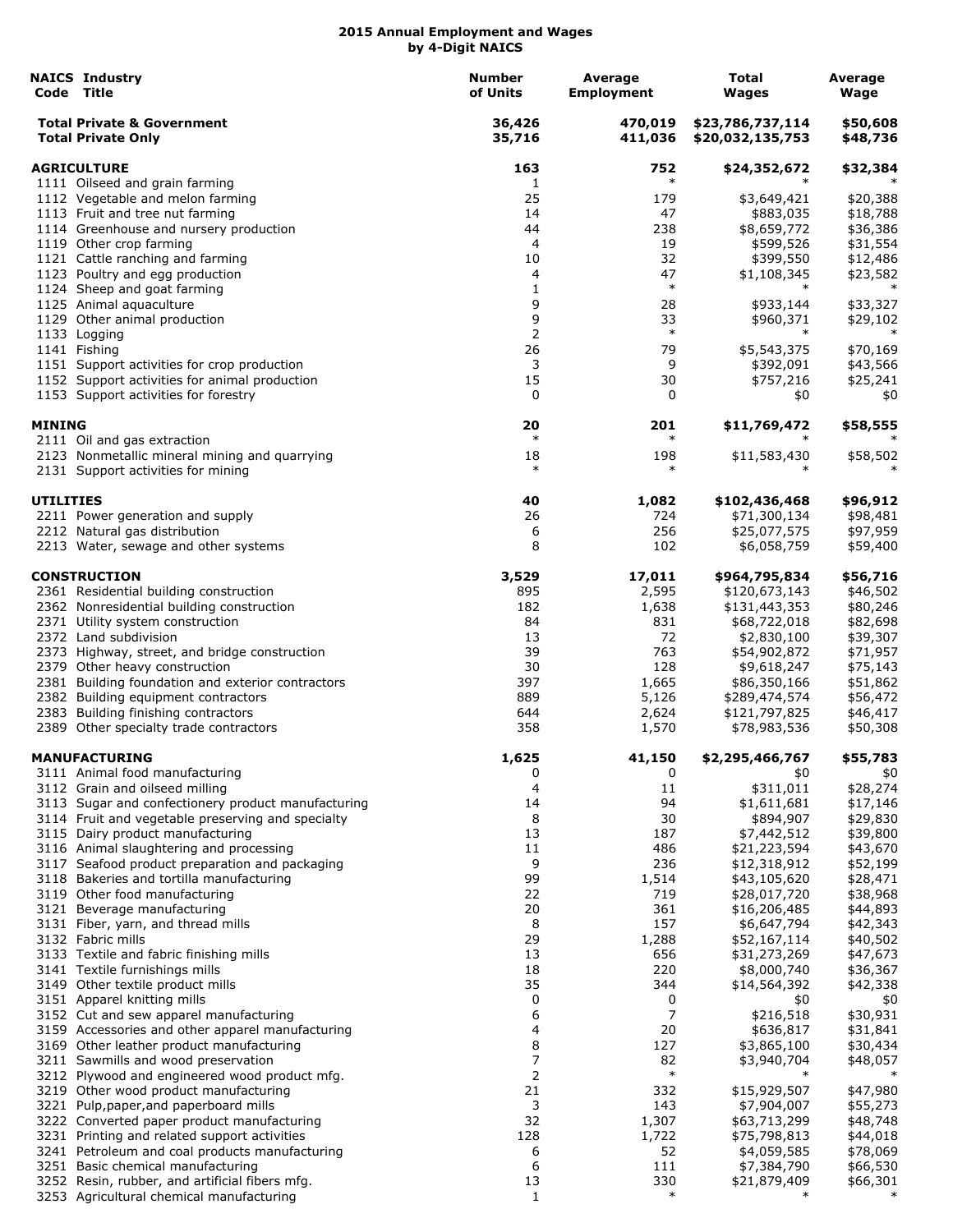| Code Title | <b>NAICS Industry</b>                                                                                          | <b>Number</b><br>of Units | Average<br><b>Employment</b> | <b>Total</b><br>Wages         | Average<br>Wage       |
|------------|----------------------------------------------------------------------------------------------------------------|---------------------------|------------------------------|-------------------------------|-----------------------|
|            | 3254 Pharmaceutical and medicine manufacturing                                                                 | 17                        | 1,386                        | \$181,092,609                 | \$130,658             |
|            | 3255 Paint, coating, and adhesive manufacturing                                                                | 10                        | 78                           | \$3,531,905                   | \$45,281              |
|            | 3256 Soap, cleaning compound, and toiletry mfg.                                                                | 14                        | 317                          | \$16,439,717                  | \$51,860              |
|            | 3259 Other chemical product and preparation mfg.                                                               | 17                        | 812                          | \$55,756,390                  | \$68,666              |
|            | 3261 Plastics product manufacturing                                                                            | 55                        | 2,265                        | \$126,672,874                 | \$55,926              |
|            | 3262 Rubber product manufacturing                                                                              | 5                         | 171                          | \$7,106,913                   | \$41,561              |
|            | 3271 Clay product and refractory manufacturing                                                                 | 2                         | $\ast$                       |                               |                       |
|            | 3272 Glass and glass product manufacturing                                                                     | 14<br>16                  | 115<br>168                   | \$5,065,104<br>\$7,731,010    | \$44,044              |
|            | 3273 Cement and concrete product manufacturing<br>3279 Other nonmetallic mineral products                      | 18                        | 323                          | \$21,599,093                  | \$46,018<br>\$66,870  |
|            | 3311 Iron and Steel Mills and Ferroalloy Manufacturing                                                         | 0                         | 0                            | \$0                           | \$0                   |
|            | 3312 Steel product mfg. from purchased steel                                                                   | 4                         | 72                           | \$5,133,007                   | \$71,292              |
|            | 3314 Other nonferrous metal production                                                                         | 29                        | 1,116                        | \$66,032,842                  | \$59,169              |
|            | 3315 Foundries                                                                                                 | 26                        | 289                          | \$11,629,181                  | \$40,239              |
|            | 3321 Forging and stamping                                                                                      | 21                        | 537                          | \$30,975,641                  | \$57,683              |
|            | 3322 Cutlery and handtool manufacturing                                                                        | 9                         | 301                          | \$22,489,054                  | \$74,714              |
|            | 3323 Architectural and structural metals mfg.                                                                  | 41                        | 576                          | \$30,437,550                  | \$52,843              |
|            | 3324 Boiler, tank, and shipping container mfg.                                                                 | 8                         | 531                          | \$27,394,377                  | \$51,590              |
|            | 3325 Hardware manufacturing                                                                                    | 4                         | 101                          | \$4,701,018                   | \$46,545              |
|            | 3326 Spring and wire product manufacturing                                                                     | 5                         | 68                           | \$5,985,532                   | \$88,023              |
|            | 3327 Machine shops and threaded product mfg.                                                                   | 73                        | 1,199                        | \$56,640,677                  | \$47,240              |
|            | 3328 Coating, engraving, and heat treating metals                                                              | 56                        | 1,131                        | \$46,768,543<br>\$50,400,340  | \$41,351              |
|            | 3329 Other fabricated metal product manufacturing<br>3331 Agriculture, construction, and mining machinery mfg. | 32<br>4                   | 931<br>90                    | \$3,870,141                   | \$54,136<br>\$43,002  |
|            | 3332 Industrial machinery manufacturing                                                                        | 25                        | 364                          | \$23,530,122                  | \$64,643              |
|            | 3333 Commercial and service industry machinery                                                                 | 10                        | 118                          | \$8,383,351                   | \$71,045              |
|            | 3334 HVAC and commercial refrigeration equipment                                                               | 5                         | 507                          | \$35,036,131                  | \$69,105              |
|            | 3335 Metalworking machinery manufacturing                                                                      | 63                        | 569                          | \$26,953,729                  | \$47,370              |
|            | 3336 Turbine and power transmission equipment mfg.                                                             | 1                         | $\ast$                       | $\ast$                        |                       |
|            | 3339 Other general purpose machinery manufacturing                                                             | 21                        | 219                          | \$11,431,236                  | \$52,197              |
|            | 3341 Computer and peripheral equipment mfg.                                                                    | 2                         | 23                           | \$2,836,763                   | \$123,338             |
|            | 3342 Communications equipment manufacturing                                                                    | 8                         | 278                          | \$24,698,677                  | \$88,844              |
|            | 3343 Audio and video equipment manufacturing                                                                   | 1                         | $\ast$                       | $\ast$                        | $\ast$                |
|            | 3344 Semiconductor and electronic component mfg.                                                               | 18                        | 448                          | \$23,798,937                  | \$53,123              |
|            | 3345 Electronic instrument manufacturing                                                                       | 46                        | 2,429<br>$\ast$              | \$184,825,827<br>$\ast$       | \$76,091              |
|            | 3346 Magnetic media manufacturing and reproducing                                                              | 1                         |                              |                               |                       |
|            | 3351 Electric lighting equipment manufacturing<br>3353 Electrical equipment manufacturing                      | 7<br>5                    | 132<br>279                   | \$7,491,494<br>\$28,030,058   | \$56,754<br>\$100,466 |
|            | 3359 Other electrical equipment and component mfg.                                                             | 21                        | 779                          | \$55,527,514                  | \$71,281              |
|            | 3362 Motor vehicle body and trailer manufacturing                                                              | 3                         | 103                          | \$4,573,016                   | \$44,398              |
|            | 3363 Motor vehicle parts manufacturing                                                                         | 5                         | 29                           | \$1,801,975                   | \$62,137              |
|            | 3364 Aerospace product and parts manufacturing                                                                 | 0                         | 0                            | \$0                           | \$0                   |
|            | 3365 Railroad rolling stock manufacturing                                                                      | $\mathbf{1}$              | $\ast$                       | $\ast$                        | $\ast$                |
|            | 3366 Ship and boat building                                                                                    | 39                        | 4,640                        | \$271,210,238                 | \$58,450              |
|            | 3369 Other transportation equipment manufacturing                                                              | 2                         | $\ast$                       |                               |                       |
|            | 3371 Household and institutional furniture mfg.                                                                | 36                        | 239                          | \$10,186,014                  | \$42,619              |
|            | 3372 Office furniture and fixtures manufacturing                                                               | 27                        | 820                          | \$42,379,076                  | \$51,682              |
|            | 3379 Other furniture related product manufacturing                                                             | 1                         | $\ast$                       |                               |                       |
|            | 3391 Medical equipment and supplies manufacturing<br>3399 Other miscellaneous manufacturing                    | 59<br>217                 | 1,373<br>4,349               | \$86,979,397<br>\$194,779,002 | \$63,350<br>\$44,787  |
|            |                                                                                                                |                           |                              |                               |                       |
|            | <b>WHOLESALE TRADE</b>                                                                                         | 2,952                     | 16,922                       | \$1,167,606,630               | \$68,999              |
|            | 4231 Motor vehicle and parts merchant wholesalers                                                              | 87                        | 848                          | \$34,827,081                  | \$41,070              |
|            | 4232 Furniture and furnishing merchant wholesalers                                                             | 22                        | 292                          | \$20,948,296                  | \$71,741              |
|            | 4233 Lumber and construction supply merchant wholesalers                                                       | 53                        | 367                          | \$17,702,607                  | \$48,236              |
|            | 4234 Commercial equip. merchant wholesalers                                                                    | 162                       | 1,551                        | \$104,795,574                 | \$67,566              |
|            | 4235 Metal and mineral merchant wholesalers                                                                    | 14                        | 196                          | \$12,903,745                  | \$65,835              |
|            | 4236 Electric goods merchant wholesalers                                                                       | 62                        | 991                          | \$77,934,798                  | \$78,643              |
|            | 4237 Hardware and plumbing merchant wholesalers                                                                | 85                        | 711                          | \$38,056,357                  | \$53,525              |
|            | 4238 Machinery and supply merchant wholesalers                                                                 | 147                       | 908                          | \$51,554,403                  | \$56,778              |
|            | 4239 Misc. durable goods merchant wholesalers                                                                  | 175                       | 2,509                        | \$160,452,798                 | \$63,951              |
|            | 4241 Paper and paper product merchant wholesalers<br>4242 Druggists' goods merchant wholesalers                | 33<br>73                  | 348<br>464                   | \$16,098,333                  | \$46,260              |
|            | 4243 Apparel and piece goods merchant wholesalers                                                              | 31                        | 182                          | \$45,867,313<br>\$9,496,102   | \$98,852<br>\$52,176  |
|            | 4244 Grocery and related product wholesalers                                                                   | 174                       | 2,351                        | \$144,067,241                 | \$61,279              |
|            | 4245 Farm product raw material merchant wholesalers                                                            | 2                         | $\ast$                       | $\ast$                        | $\ast$                |
|            | 4246 Chemical merchant wholesalers                                                                             | 49                        | 685                          | \$50,054,425                  | \$73,072              |
|            | 4247 Petroleum merchant wholesalers                                                                            | 21                        | 203                          | \$13,021,777                  | \$64,147              |
|            | 4248 Alcoholic beverage merchant wholesalers                                                                   | 29                        | 447                          | \$29,084,627                  | \$65,066              |
|            | 4249 Misc. nondurable goods merchant wholesalers                                                               | 74                        | 532                          | \$21,629,158                  | \$40,656              |
|            | 4251 Electronic markets and agents and brokers                                                                 | 1,665                     | 3,281                        | \$316,853,148                 | \$96,572              |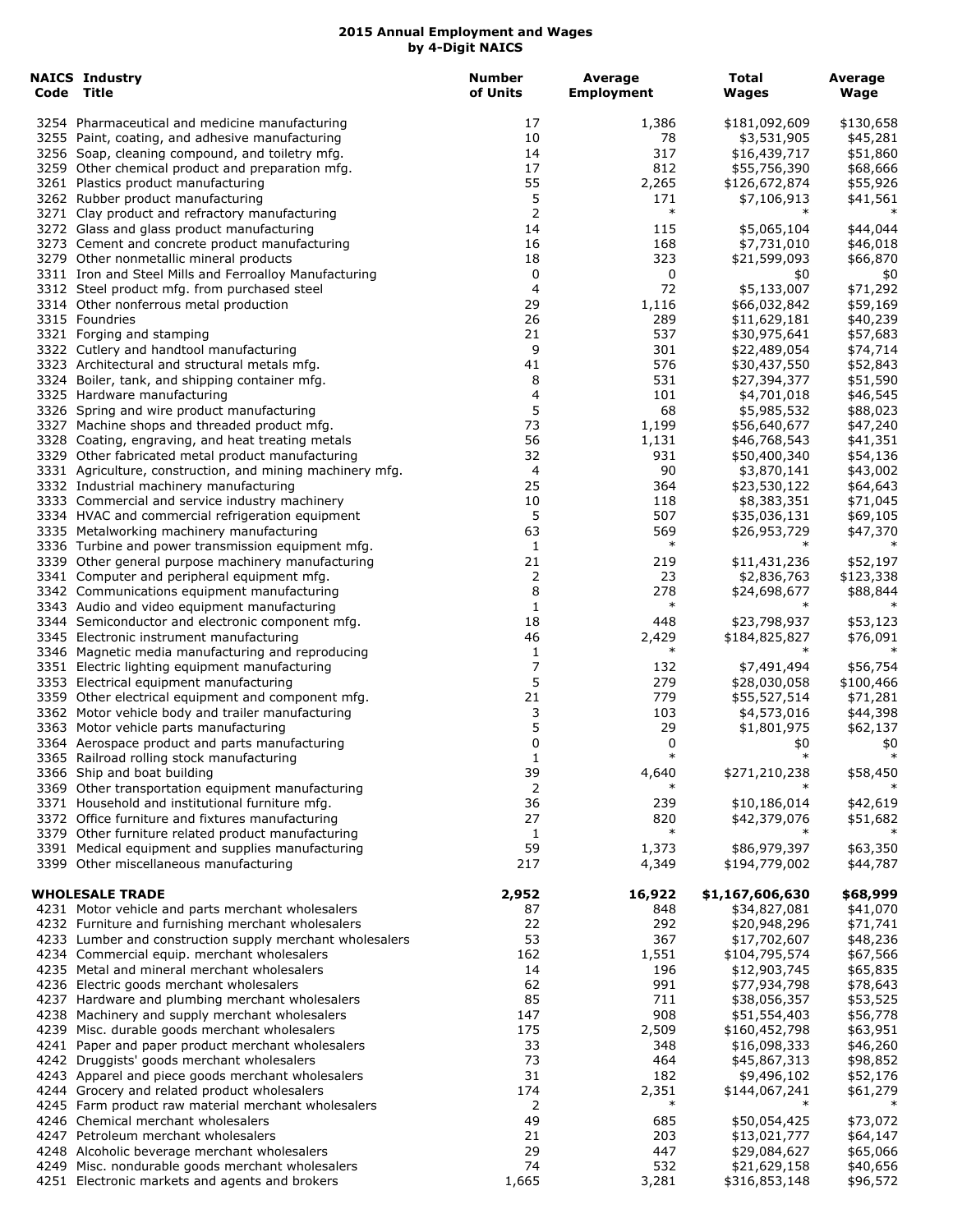| <b>NAICS Industry</b><br>Code Title                | <b>Number</b><br>of Units | Average<br><b>Employment</b> | Total<br><b>Wages</b> | Average<br>Wage |
|----------------------------------------------------|---------------------------|------------------------------|-----------------------|-----------------|
| <b>RETAIL TRADE</b>                                | 3,845                     | 48,053                       | \$1,431,504,712       | \$29,790        |
| 4411 Automobile dealers                            | 194                       | 3,948                        | \$205,705,814         | \$52,104        |
| 4412 Other motor vehicle dealers                   | 73                        | 501                          | \$24,210,654          | \$48,325        |
| 4413 Auto parts, accessories, and tire stores      | 152                       | 1,275                        | \$41,491,641          | \$32,542        |
| 4421 Furniture stores                              | 70                        | 484                          | \$20,493,708          | \$42,342        |
| 4422 Home furnishings stores                       | 106                       | 695                          | \$21,880,752          | \$31,483        |
| 4431 Electronics and appliance stores              | 150                       | 1,119                        | \$55,171,341          | \$49,304        |
| 4441 Building material and supplies dealers        | 159                       | 3,255                        | \$115,610,229         | \$35,518        |
| 4442 Lawn and garden equipment and supplies stores | 56                        | 315                          | \$11,028,250          | \$35,010        |
| 4451 Grocery stores                                | 356                       | 9,675                        | \$221,473,557         | \$22,891        |
| 4452 Specialty food stores                         | 132                       | 1,003                        | \$21,954,309          | \$21,889        |
| 4453 Beer, wine, and liquor stores                 | 233                       | 1,387                        | \$32,196,982          | \$23,213        |
| 4461 Health and personal care stores               | 411                       | 4,798                        | \$186,920,385         | \$38,958        |
| 4471 Gasoline stations                             | 311                       | 1,869                        | \$44,166,090          | \$23,631        |
| 4481 Clothing stores                               | 326                       | 3,267                        | \$66,720,813          | \$20,423        |
| 4482 Shoe stores                                   | 60                        | 616                          | \$13,041,671          | \$21,172        |
| 4483 Jewelry, luggage, and leather goods stores    | 89                        | 377                          | \$13,391,186          | \$35,520        |
| 4511 Sporting goods and musical instrument stores  | 160                       | 1,226                        | \$24,571,968          | \$20,042        |
| 4512 Book, periodical, and music stores            | 15                        | 200                          | \$4,149,499           | \$20,747        |
| 4521 Department stores                             | 41                        | 4,040                        | \$82,624,354          | \$20,452        |
| 4529 Other general merchandise stores              | 123                       | 3,555                        | \$79,987,863          | \$22,500        |
| 4531 Florists                                      | 56                        | 211                          | \$3,912,994           | \$18,545        |
| 4532 Office supplies, stationery, and gift stores  | 133                       | 1,252                        | \$31,495,068          | \$25,156        |
| 4533 Used merchandise stores                       | 71                        | 507                          | \$10,182,317          | \$20,083        |
| 4539 Other miscellaneous store retailers           | 134                       | 683                          | \$15,368,529          | \$22,502        |
| 4541 Electronic shopping and mail-order houses     | 80                        | 554                          | \$23,994,754          | \$43,312        |
| 4542 Vending machine operators                     | 22                        | 86                           | \$2,910,137           | \$33,839        |
| 4543 Direct selling establishments                 | 142                       | 1,155                        | \$56,849,847          | \$49,221        |
| TRANSPORTATION & WAREHOUSING                       | 712                       | 9,801                        | \$392,597,509         | \$40,057        |
| 4811 Scheduled air transportation                  | 9                         | 283                          | \$12,316,964          | \$43,523        |
| 4812 Nonscheduled air transportation               | 12                        | 32                           | \$1,670,487           | \$52,203        |
| 4821 Rail Transportation                           | 1                         | $\ast$                       | $\ast$                |                 |
| 4831 Sea, coastal, and Great Lakes transportation  | 7                         | 95                           | \$5,980,845           | \$62,956        |
| 4832 Inland water transportation                   | 2                         | $\ast$                       |                       |                 |
| 4841 General freight trucking                      | 157                       | 1,423                        | \$74,000,951          | \$52,003        |
| 4842 Specialized freight trucking                  | 148                       | 898                          | \$41,805,935          | \$46,554        |
| 4851 Urban transit systems                         | 0                         | 0                            | \$0                   | \$0             |
| 4852 Interurban and rural bus transportation       | 2                         | $\ast$                       | $\ast$                | $\ast$          |
| 4853 Taxi and limousine service                    | 42                        | 226                          | \$6,705,420           | \$29,670        |
| 4854 School and employee bus transportation        | 38                        | 2,030                        | \$46,233,302          | \$22,775        |
| 4855 Charter bus industry                          | 7                         | 137                          | \$3,793,200           | \$27,688        |
| 4859 Other ground passenger transportation         | 24                        | 143                          | \$3,600,953           | \$25,181        |
| 4861 Pipeline transportation of crude oil          | 1                         | $\ast$                       | $\ast$                |                 |
| 4862 Pipeline transportation of natural gas        | 2                         | $\ast$                       | $\ast$                | $\ast$          |
| 4869 Other pipeline transportation                 | 1                         | $\ast$                       |                       |                 |
| 4871 Scenic and sightseeing transportation, land   | 4                         | 34                           | \$984,442             | \$28,954        |
| 4872 Scenic and sightseeing transportation, water  | 41                        | 124                          | \$3,463,816           | \$27,934        |
| 4879 Scenic and sightseeing transportation, other  | 1                         | $\ast$                       | $\ast$                |                 |
| 4881 Support activities for air transportation     | 18                        | 248                          | \$6,597,540           | \$26,603        |
| 4882 Support activities for rail transportation    | 1                         | $\ast$                       |                       |                 |
| 4883 Support activities for water transportation   | 17                        | 279                          | \$11,604,924          | \$41,595        |
| 4884 Support activities for road transportation    | 35                        | 299                          | \$12,805,710          | \$42,828        |
| 4885 Freight transportation arrangement            | 50                        | 243                          | \$13,545,883          | \$55,744        |
| 4889 Other support activities for transportation   | 5                         | 15                           | \$412,454             | \$27,497        |
| 4921 Couriers                                      | 35                        | 1,656                        | \$70,573,517          | \$42,617        |
| 4922 Local messengers and local delivery           | 28                        | 167                          | \$6,558,916           | \$39,275        |
| 4931 Warehousing and storage                       | 32                        | 1,282                        | \$60,156,344          | \$46,924        |
| <b>INFORMATION</b>                                 | 840                       | 8,609                        | \$599,795,368         | \$69,671        |
| 5111 Newspaper, book, and directory publishers     | 113                       | 872                          | \$42,870,391          | \$49,163        |
| 5112 Software publishers                           | 149                       | 886                          | \$92,664,701          | \$104,588       |
| 5121 Motion picture and video industries           | 162                       | 734                          | \$23,272,162          | \$31,706        |
| 5122 Sound recording industries                    | 7                         | 8                            | \$377,407             | \$47,176        |
| 5151 Radio and television broadcasting             | 30                        | 634                          | \$35,387,272          | \$55,816        |
| 5152 Cable and other subscription programming      | 4                         | 3                            | \$891,499             | \$297,166       |
| 5171 Wired telecommunications carriers             | 63                        | 1,395                        | \$111,737,376         | \$80,098        |
| 5172 Wireless telecommunications carriers          | 34                        | 334                          | \$23,149,291          | \$69,309        |
| 5174 Satellite telecommunications                  | 2                         | $\ast$                       |                       |                 |
| 5179 Other telecommunications                      | 18                        | 503                          | \$43,290,395          | \$86,064        |
| 5182 Data processing and related services          | 155                       | 2,633                        | \$204,704,474         | \$77,746        |
| 5191 Other information services                    | 109                       | 607                          | \$21,366,076          | \$35,199        |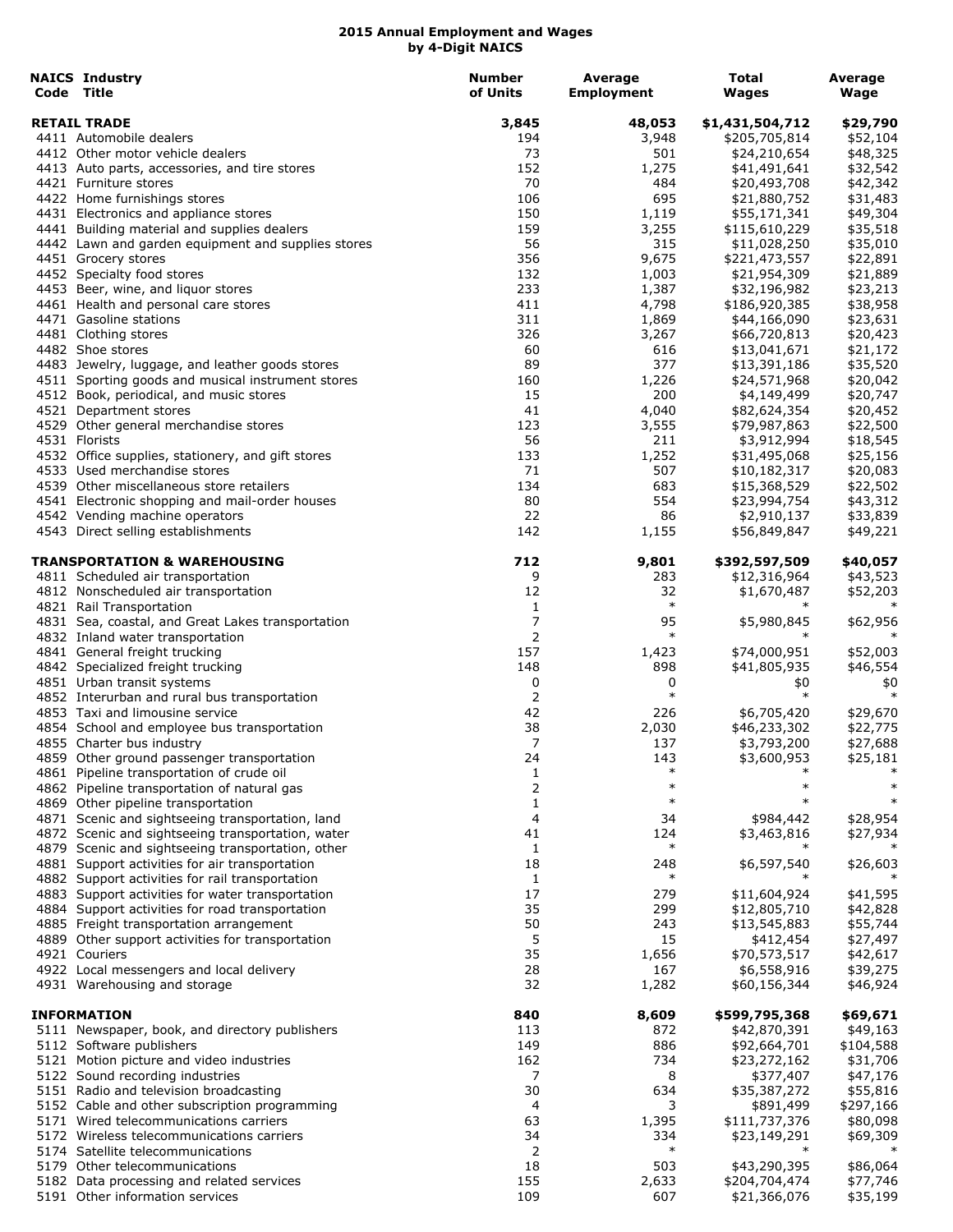| <b>NAICS Industry</b><br>Code Title                                                   | <b>Number</b><br>of Units | Average<br><b>Employment</b> | Total<br>Wages                | Average<br>Wage      |
|---------------------------------------------------------------------------------------|---------------------------|------------------------------|-------------------------------|----------------------|
| <b>FINANCE &amp; INSURANCE</b>                                                        | 1,633                     | 24,645                       | \$2,255,941,439               | \$91,537             |
| 5221 Depository credit intermediation                                                 | 310                       | 7,897                        | \$501,653,154                 | \$63,525             |
| 5222 Nondepository credit intermediation                                              | 151                       | 1,001                        | \$90,676,106                  | \$90,586             |
| 5223 Activities related to credit intermediation                                      | 104                       | 863                          | \$57,879,373                  | \$67,068             |
| 5231 Securities and commodity contracts brokerage                                     | 110                       | 3,854                        | \$562,883,171                 | \$146,052            |
| 5232 Securities and commodity exchanges                                               | 0                         | 0                            | \$0                           | \$0                  |
| 5239 Other financial investment activities                                            | 227                       | 1,571                        | \$293,639,243                 | \$186,912            |
| 5241 Insurance carriers                                                               | 112                       | 5,258                        | \$451,042,301                 | \$85,782             |
| 5242 Insurance agencies, brokerages, and related                                      | 605                       | 4,196                        | \$297,612,107                 | \$70,928             |
| 5251 Insurance and employee benefit funds<br>5259 Other investment pools and funds    | 3<br>12                   | $\ast$<br>4                  | $\ast$<br>\$43,505            | $\ast$<br>\$10,876   |
| <b>REAL ESTATE, RENTAL &amp; LEASING</b>                                              | 1,074                     | 6,017                        | \$270,216,099                 | \$44,909             |
| 5311 Lessors of real estate                                                           | 255                       | 929                          | \$38,959,823                  | \$41,937             |
| 5312 Offices of real estate agents and brokers                                        | 276                       | 776                          | \$39,415,881                  | \$50,794             |
| 5313 Activities related to real estate                                                | 338                       | 2,759                        | \$128,247,886                 | \$46,483             |
| 5321 Automotive equipment rental and leasing                                          | 62                        | 706                          | \$23,669,413                  | \$33,526             |
| 5322 Consumer goods rental                                                            | 67                        | 354                          | \$12,083,775                  | \$34,135             |
| 5323 General rental centers                                                           | 20                        | 150                          | \$7,189,327                   | \$47,929             |
| 5324 Machinery and equipment rental and leasing                                       | 47                        | 287                          | \$16,827,674                  | \$58,633             |
| 5331 Lessors of nonfinancial intangible assets                                        | 11                        | 56                           | \$3,822,320                   | \$68,256             |
| PROFESSIONAL, SCIENTIFIC, & TECHNICAL SERVICES                                        | 4,849                     | 23,877                       | \$1,739,837,626               | \$72,867             |
| 5411 Legal services                                                                   | 830                       | 4,069                        | \$269,749,310                 | \$66,294             |
| 5412 Accounting and bookkeeping services                                              | 579                       | 2,991                        | \$178,961,248                 | \$59,833             |
| 5413 Architectural and engineering services                                           | 529<br>157                | 3,744<br>365                 | \$269,538,416                 | \$71,992             |
| 5414 Specialized design services<br>5415 Computer systems design and related services | 1,286                     | 6,603                        | \$20,624,115<br>\$599,126,854 | \$56,504<br>\$90,736 |
| 5416 Management and technical consulting services                                     | 767                       | 2,544                        | \$196,407,401                 | \$77,204             |
| 5417 Scientific research and development services                                     | 153                       | 930                          | \$77,557,881                  | \$83,396             |
| 5418 Advertising and related services                                                 | 291                       | 1,001                        | \$53,234,262                  | \$53,181             |
| 5419 Other professional and technical services                                        | 260                       | 1,629                        | \$74,638,139                  | \$45,818             |
| <b>MANAGEMENT OF COMPANIES</b>                                                        | 312                       | 12,558                       | \$1,516,261,239               | \$120,741            |
| 5511 Management of companies and enterprises                                          | 312                       | 12,558                       | \$1,516,261,239               | \$120,741            |
| ADMINISTRATIVE & SUPPORT & WASTE MGMT SERVICES                                        | 2,722                     | 27,141                       | \$940,483,346                 | \$34,652             |
| 5611 Office administrative services                                                   | 134                       | 870                          | \$45,123,497                  | \$51,866             |
| 5612 Facilities support services                                                      | 17                        | 263                          | \$13,027,813                  | \$49,535             |
| 5613 Employment services                                                              | 662                       | 9,921                        | \$323,334,986                 | \$32,591             |
| 5614 Business support services                                                        | 186                       | 1,362                        | \$65,553,794                  | \$48,131             |
| 5615 Travel arrangement and reservation services                                      | 104                       | 1,955                        | \$88,274,112                  | \$45,153             |
| 5616 Investigation and security services                                              | 170                       | 2,625                        | \$77,473,088                  | \$29,514             |
| 5617 Services to buildings and dwellings<br>5619 Other support services               | 1,178                     | 7,354                        | \$212,752,591                 | \$28,930             |
| 5621 Waste collection                                                                 | 130<br>65                 | 1,147<br>815                 | \$29,068,542                  | \$25,343             |
| 5622 Waste treatment and disposal                                                     | 10                        | 345                          | \$37,511,897<br>\$19,949,025  | \$46,027             |
| 5629 Remediation and other waste services                                             | 69                        | 486                          | \$28,414,001                  | \$57,823<br>\$58,465 |
| <b>EDUCATIONAL SERVICES</b>                                                           | 602                       | 18,970                       | \$976,169,923                 | \$51,459             |
| 6111 Elementary and secondary schools                                                 | 109                       | 5,056                        | \$202,456,402                 | \$40,043             |
| 6112 Junior colleges                                                                  | 3                         | 612                          | \$26,963,163                  | \$44,057             |
| 6113 Colleges and universities                                                        | 72                        | 11,173                       | \$674,934,595                 | \$60,408             |
| 6114 Business, computer and management training                                       | 69                        | 209                          | \$17,415,133                  | \$83,326             |
| 6115 Technical and trade schools                                                      | 35                        | 299                          | \$12,441,166                  | \$41,609             |
| 6116 Other schools and instruction                                                    | 245                       | 1,176                        | \$24,866,881                  | \$21,145             |
| 6117 Educational support services                                                     | 71                        | 445                          | \$17,092,583                  | \$38,410             |
| <b>HEALTH CARE &amp; SOCIAL ASSISTANCE</b>                                            | 3,835                     | 80,277                       | \$3,638,222,700               | \$45,321             |
| 6211 Offices of physicians                                                            | 716                       | 8,510                        | \$688,421,013                 | \$80,896             |
| 6212 Offices of dentists                                                              | 379                       | 2,859                        | \$133,662,740                 | \$46,752             |
| 6213 Offices of other health practitioners                                            | 546<br>133                | 3,620                        | \$148,818,586                 | \$41,110             |
| 6214 Outpatient care centers<br>6215 Medical and diagnostic laboratories              | 91                        | 3,504<br>993                 | \$154,083,907<br>\$68,523,350 | \$43,974             |
| 6216 Home health care services                                                        | 80                        | 5,051                        | \$159,893,919                 | \$69,006<br>\$31,656 |
| 6219 Other ambulatory health care services                                            | 39                        | 1,253                        | \$49,594,823                  | \$39,581             |
| 6221 General medical and surgical hospitals                                           | 14                        | 18,046                       | \$1,049,447,666               | \$58,154             |
| 6222 Psychiatric and substance abuse hospitals                                        | 4                         | 1,920                        | \$102,404,712                 |                      |
| 6223 Other hospitals                                                                  | 11                        | 3,431                        | \$238,963,574                 | \$53,336<br>\$69,648 |
| 6231 Nursing care facilities                                                          | 87                        | 10,255                       | \$352,222,664                 | \$34,346             |
| 6232 Residential mental health facilities                                             | 233                       | 3,948                        | \$93,272,828                  | \$23,625             |
|                                                                                       |                           |                              |                               |                      |